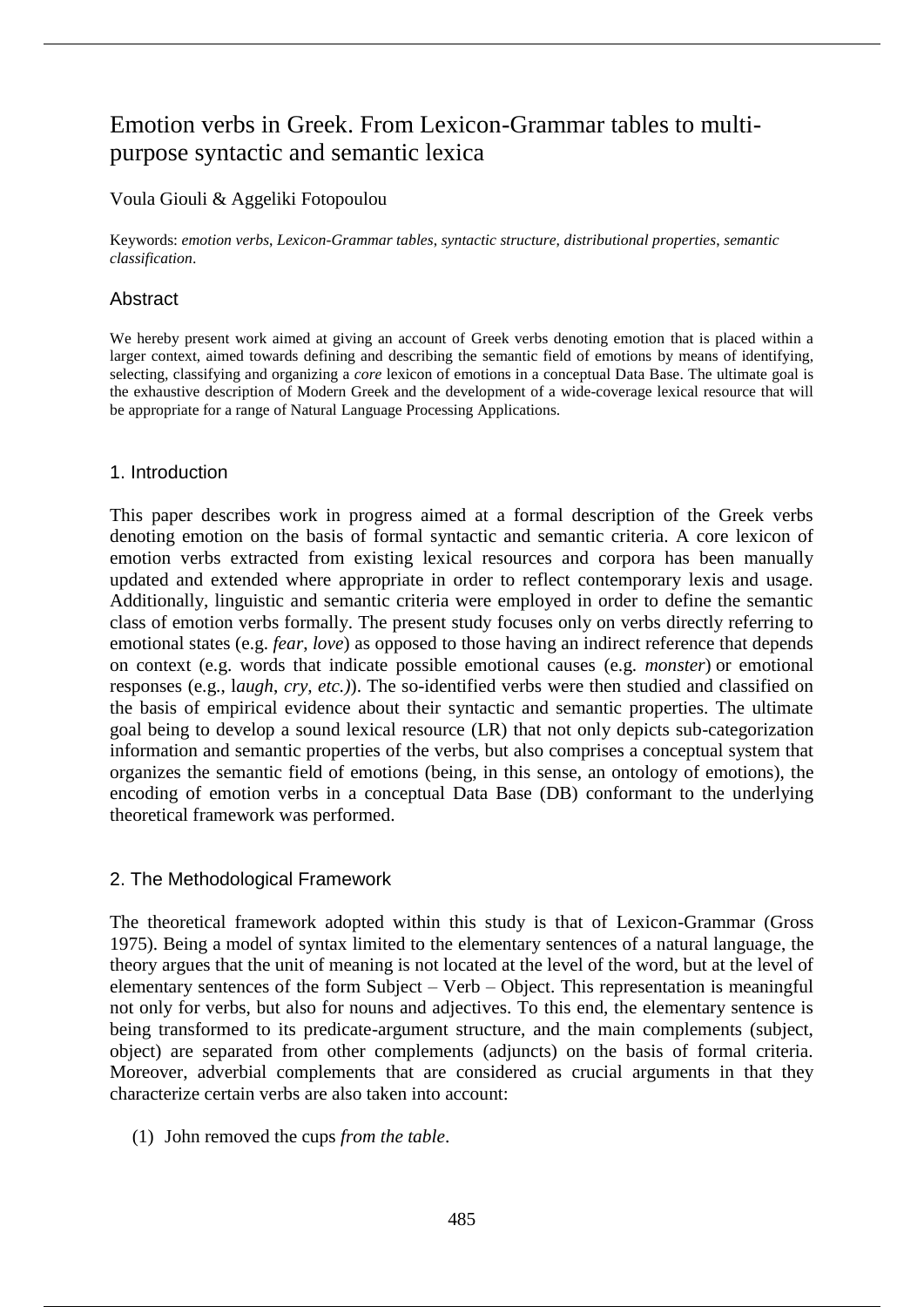To cater for a more fine-grained classification, and the creation of homogenous word classes, this formal syntactic definition is further coupled with distributional properties associated with words, i.e., types of prepositions, features attached to nouns in subject and complement positions, etc. A set of transformation rules, construed as equivalence relations between sentences, further generate equivalent structures*.* All this information (syntactic structure, distributional properties and permitted transformational rules) is formally encoded in the so-called Lexicon-Grammar tables.

Being initially developed to serve as a means of linguistic description, this framework has, never-the-less, been proved to be applicable for the construction of robust computational lexica. And although it has been claimed (Mathieu, 2008) that the information is not *directly* exploitable for NLP applications due to the fact that certain pieces of information are not formally encoded or are implicit, a number of works (Hathout et al 1998, Danlos et al 2009) have successfully managed to reformat Lexicon-Grammar tables in efficient large-scale NLP lexica. It becomes evident, therefore, that the Lexicon-Grammar framework together with the requirement of substantial coverage leads to a *uniform and consistent description of elementary sentences* and the *formal* encoding of the morpho-syntactic and semantic properties of the predicates *across languages in a comparable manner*. In this respect, one of the main advantages of Lexicon-Grammar is that it not only allows comparisons between languages both at the lexical and the syntactic levels, but also facilitates the construction of cross-language resources. In this respect, segments of Lexicon-Grammars have already been built for many languages including Greek, and this work may be considered as an attempt to contribute to the description of Modern Greek also in the prospect of the automatic analysis of the language.

#### 3. Defining a semantic class: a core lexicon of emotions

Verbs denoting emotion, also referred to in the literature as "verbs of psychological state" (Levin 1993) and more commonly known as psych-verbs, have been extensively treated in syntactic theory. Early studies (Lakoff 1970), (Postal 1971) have tried to give transformational accounts of the behavior of psych-verbs, whereas (Belletti et al 1988) attempts an analysis of certain properties exhibited by psych-verbs in Italian on the basis of their thematic information and syntactic configurations. Other theoretical studies have been engaged with the uniform and consistent description of the lexicon of emotions mainly for languages like English and French (Anscombre 1995), (Ruwet 1995), on the basis of their syntactic properties, lexical choices and semantic criteria. In Jackendoff (1990), 3 basic semantic classes are defined, which are positioned in the continuum defined as positive (e.g., joy, happiness, etc.), - neutral – negative (e.g., sorrow, fear, terror, etc.). On the other hand, Mathieu (2000) proposes the classification of French verbs denoting emotion on the basis of their syntactic and semantic properties. In a comparative study, (Mathieu et al, 2010), attempt to reveal properties shared among English and French emotion verbs on the grounds of syntax and semantics. At the same time, the idiosyncrasies of each language are also unveiled.

As far as Greek is concerned, Greek verbs (Antoniou, 1984), (Valetopoulos 2005) nouns (Gavrilidou 2002) and adjectives (Valetopoulos 2005), denoting emotion have been treated within the Lexicon-Grammar framework. The study hereby proposed, however, will be based on previous work by our research group at the Institute for Language and Speech Processing, that gives an account of Greek nouns denoting emotion (Pantazara et al. 2008) (Fotopoulou et al., 2009) from a Lexicon-Grammar perspective. This previous work consists in the classification of nouns denoting emotion based on their syntactical and semantic properties. A grammar was elaborated the focus being on the combinatorics of nouns denoting emotion (85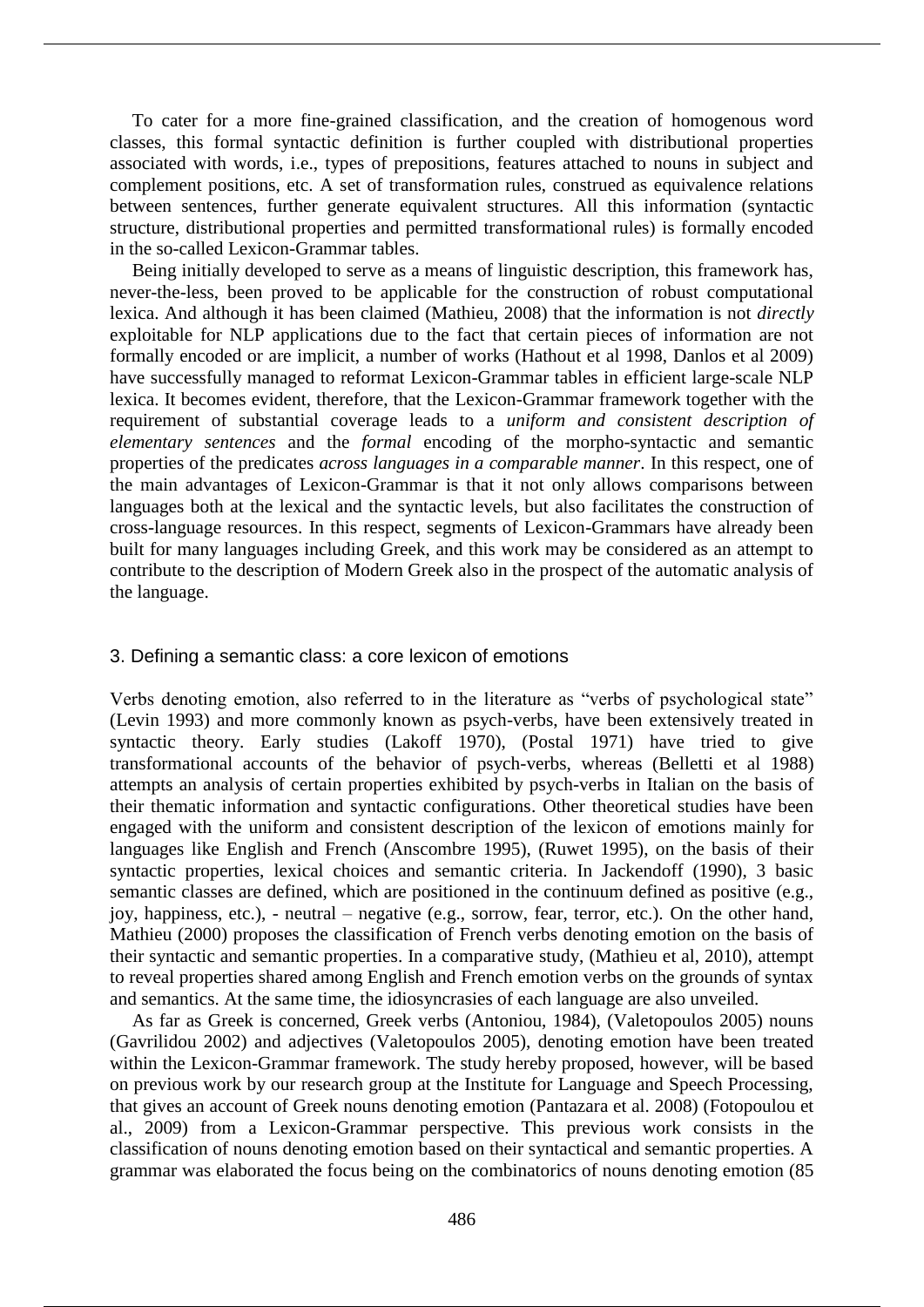items) with specific verbs expressing diverse modalities (aspect, intensity, control, manifestation or verbal expression). The long-term goal is the construction of an integrated LR that encompasses nouns, verbs, adjectives and adverbs.

# 4. Greek Verbs denoting emotion: selection and classification

After defining and consolidating the *core lexicon of emotion verbs*, their classification was performed on the basis of their syntactic, distributional and semantic properties as attested in corpus data. For this reason, a subset of the Hellenic National Corpus (HNC), a large POStagged and lemmatized reference corpus of the Greek language was employed. To this end, all sentences that contain the verbs under investigation were automatically extracted on the basis of lemma information. Further manual validation of the so-extracted data resulted in the removal of sentences in which the meaning of the verbs at hand was not an emotional one. This corpus was further enriched with a collection of documents originating from various sources over the internet, such as blogs, forums, life-style websites, and from other sources of opinionated texts. The latter data were considered appropriate for this study, since they depict everyday language usage and they reflect some emotional involvement either of the writer or of the discourse participants. The so-collected corpus that currently amounts to c. 300K words also bears annotations at various levels of linguistic analysis: POS-tagging and lemmatization, chunking and dependency parsing. Annotations have been added semi-automatically by means of a Natural Processing pipeline that was developed in-house for the Greek language. Extensive searches in the corpus were performed to verify the usage of the selected verbs.

## 4.1. *Verb selection and initial encoding*

Initially, Greek verbs denoting emotion were extracted from *Antilexicon* (Vostantzoglou 1962), a concept-based Lexicon for Modern Greek that is in accordance with the lexicographic tradition hallmarked by Roget's thesaurus. More precisely, 1168 verbs and multi-word expressions were identified as lexicalizations of 57 concepts systematized under the semantic class of emotion. This material underwent extensive corrections and modifications catering thus for the exclusion of *lemmas* or *usages* that are *obsolete*. Similarly, multi-word entries were also left out.

At the next phase, a closer investigation over the extracted data, however, revealed a number of entries that are not clear instances of emotion verbs, i.e., verbs directly referring to emotional states of the type *αγαπώ* (=*love*), *φοβάμαι* (=fear), etc. A number of verbs were identified as having only an indirect reference that depends on the context (e.g. words that indicate possible emotional causes as for example *βασίζομαι* (=rely on) or emotional responses (e.g. words that indicate possible emotional responses as *κλαίω* (=cry), *γελάω*  (=lough), *δακρύζω* (=shed tears), etc.). To limit, therefore, the scope of the study – at least at this stage – to clear instances of emotion verbs only, a formal distinction between *direct affective words* and *indirect affective words* was in order. To this end, a set of *appropriate lexical semantic tests* were employed as a formal device guiding the final selection of a *core vocabulary of emotions* that covers the grammatical category of verbs, and the delineation of the semantic class of emotions, leaving all other cases of semantically and conceptually related verbs for future treatment. As a result, only verbs denoting *emotion,* or *emotional state*, as for example *αγαπώ* (=love), *αγανακτώ* (=resent), *ντροπιάζω* (=embarrass), *μισώ*  (=hate), etc., were assigned a label *EMOTION* and were selected for further treatment. Building on similar lexicographic efforts adopted by the NLP community (Strapparava et al. 2004), the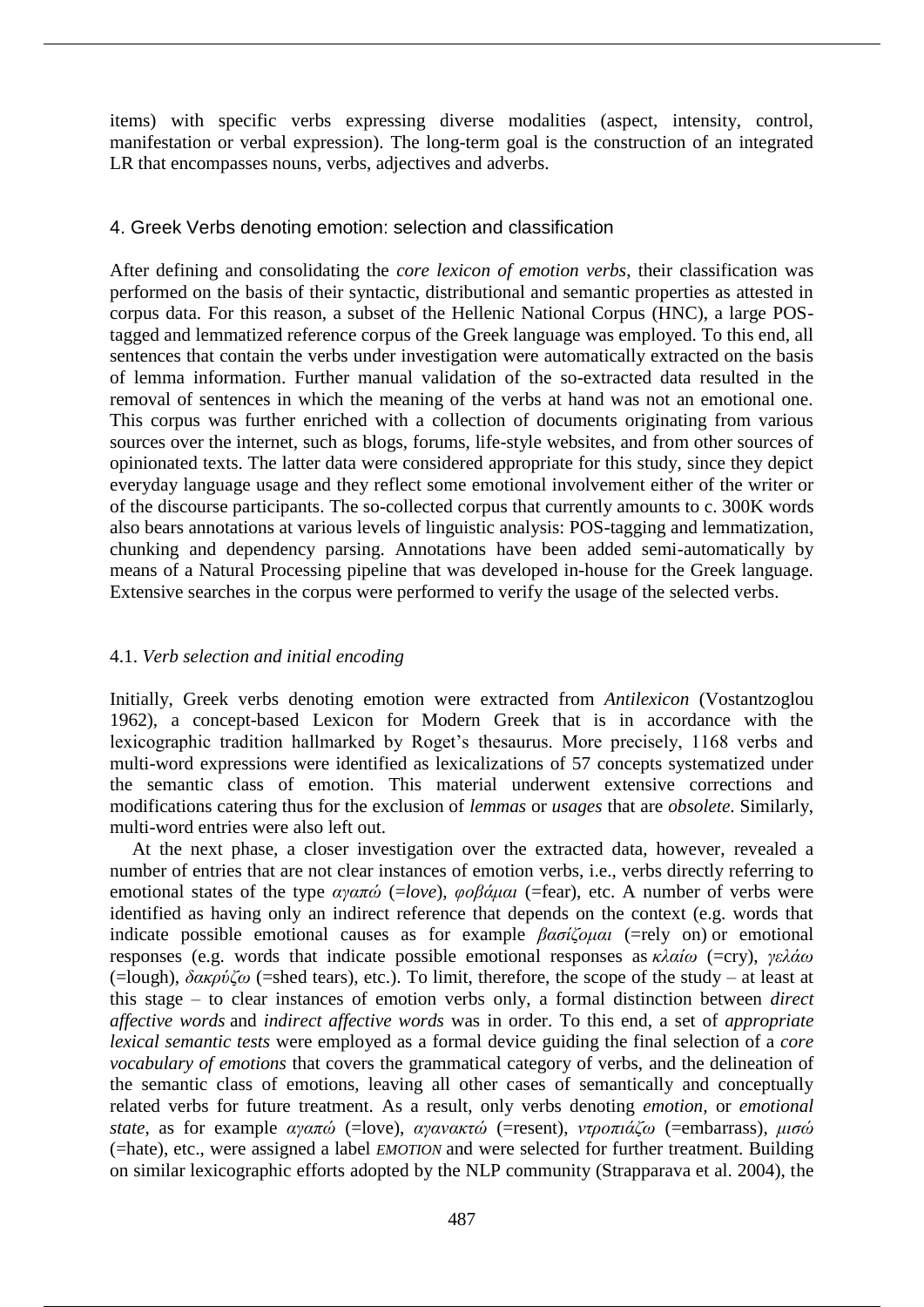remaining entries were assigned a label denoting the relation that links them with a specific emotion. The following labels have been used: *EMOTION-ELICITINGSITUATION, EMOTIONALRESPONSE, BEHAVIOUR, ATTITUDE AND SENSATION*. These entries were left aside for future treatment.

Consequently, the so-produced verb list was further enriched with new entries that were extracted from existing standard lexicographic resources for Greek via synonyms identification. Additionally, specialized electronic resources available for the English language were also consulted, namely FrameNet (Fillmore 2001) and WordNet (Fellbaum 1998), and Greek data were supplemented by obtaining translations of the English entries. More precisely, verbs occurring in frames involving an argument of the type *Experiencer* (that is, a participant characterized as aware of or experiencing something) were considered. Similarly, specific WordNet synsets were also consulted. Levin's (1993) seminal work on verb classification was also employed. The afore-mentioned process resulted in a list of 339 verbs denoting emotion that were finally selected for further study.

#### 4.2. *Syntactic Classification of Greek emotion verbs*

The syntactic classification of the verbs was performed on the basis of the following axes: (i) syntactic information (subcategorisation); (ii) selectional restrictions imposed over their Subject and Object complements; and (iii) transformation rules. Elementary sentences of the form subject-verb-essential complements were considered as units for syntactic as well as for semantic composition of emotion verbs. *A*long these lines, emotion verbs in Greek were identified to appear in both transitive and intransitive constructions being represented as (a) *N*<sub>0</sub> *V*, (b) *N*<sub>0</sub> *V N*<sub>1</sub>, (c) *N*<sub>0</sub> *V* Prep *N*<sub>1</sub>. According to the Lexicon-Grammar notation *N*<sub>0</sub> denotes a Noun in Subject position of a given verb *V*, whereas, *N<sup>1</sup>* denotes its Object. On the basis of the above-mentioned criteria, four major classes of Greek emotion verbs have been identified which we recall here briefly the definitional constructs:

*1 st class: N0 (hum) V (E + Prep N1): αγανακτώ* (=resent). This category encompasses verbs like *αγαλλιάζω* (=rejoice), *δυσανασχετώ* (=resent), *ντρέπομαι* (=be ashamed), *φρίττω*  (=shudder) with *Ν<sup>0</sup>* in Subject position being obligatorily [+human]. Examples:

- (2) a. *Οι* πολίτες*/\*Τα βιβλία αγανακτούν*. The citizens /\*The books *resent*.
	- b. *Οι* πολίτες *αγανακτούν με* τα μέτρα λιτότητας. The citizens *resent (with)* the austerity measures. The citizens *resent* the austerity measures.
- (3) *Η* τοπική κοινωνία *έφριξε* με το στυγερό έγκλημα. The local community *shuddered* with the heinous crime

*2 nd class: Ν0 (hum) V (Ε+N1): αγαπώ* (=love). This class encompasses verbs with a *Ν<sup>0</sup>* in Subject position that is obligatorily [+human], whereas  $N_I$  is non-restrictive, in the sense that it can be either [+human] or [-human]. Examples:

(4) Ο Γιάννης *αγαπάει* τη Μαρία/τα βιβλία/τη μουσική.<sup>1</sup> John *loves* Mary / books / music.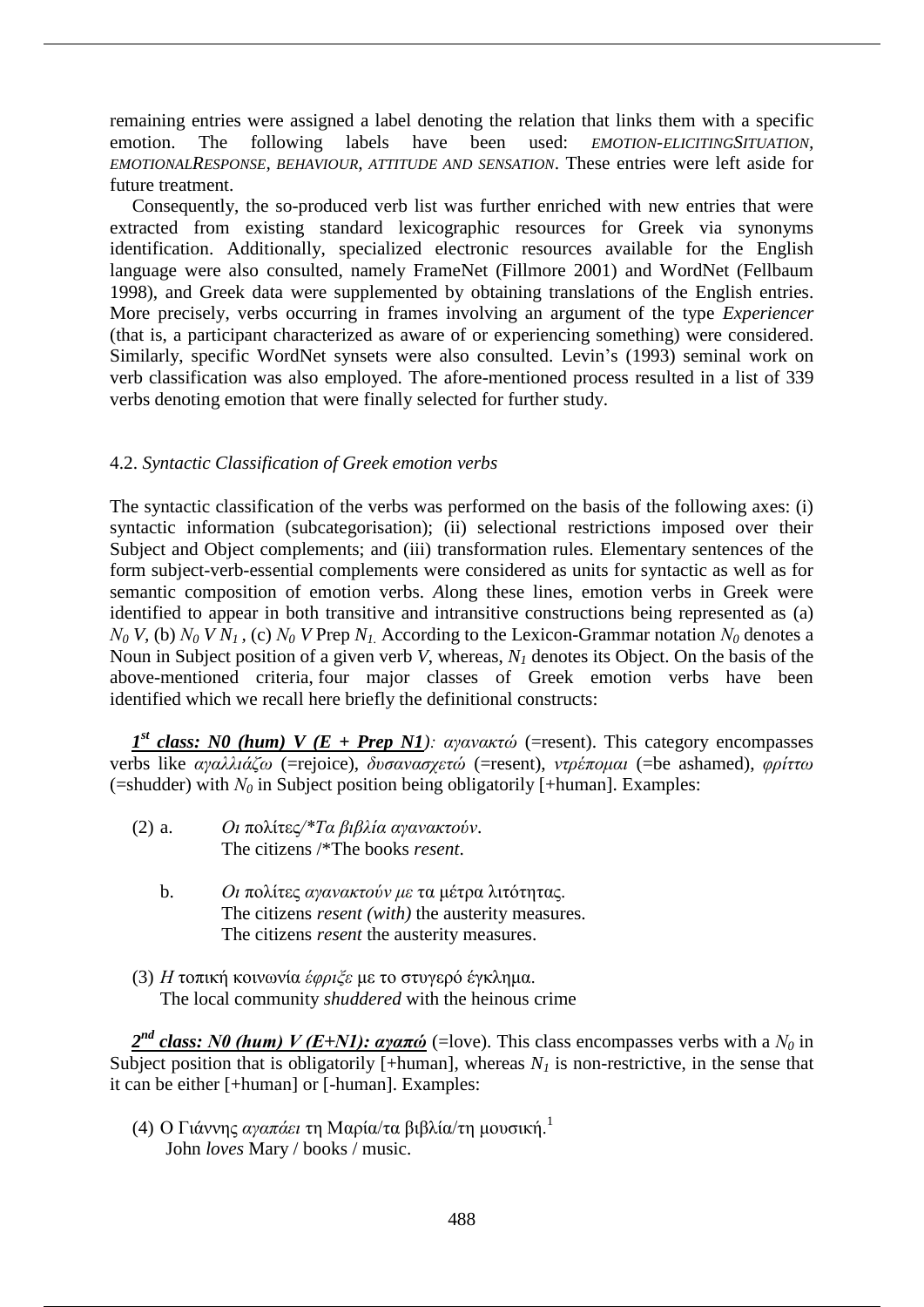(5) \*Η μουσική/\*Το βιβλίο *αγαπάει* τον Γιάννη. \*The music /\*The book *loves* John.

One basic defining property shared among verbs falling in this class lies in the fact that depending on semantic context, their argument structure may be on occasions reduced by one argument, omitting thus the non-restrictive Object. For example:

- (6) a. Γιάννης *αγαπάει* τη Μαρία. (transitive) John *loves* Mary.
	- b. Δεν γεννήθηκα για να μισώ αλλά για ν' αγαπώ. (intransitive) I was not born to hate (I was born) to love.

A second property of this type of psych-verbs is that some verbs in this class possess a passive morphology. Depending on context, these verbs allow for passive transformations:

- (7) a. Αντίπαλοι και οπαδοί, όλοι αγάπησαν τον Χούλιο. [+active] Opponents and supporters, all loved Julio.
	- b. Ο Χούλιο αγαπήθηκε από αντιπάλους και οπαδούς. [-active] Julio was loved by opponents and supporters.

*3<sup>rd</sup> class: N0 V N1 (hum) ⇔N1 (hum) V(E+PrepN1) : ανησυχώ*(=worry). The third class comprises verbs that establish a homogeneous group with specific morpho-syntactic properties, as they have only [+active] morphology (*νευριάζω* (=pish), *ανησυχώ* (=worry), *ηρεμώ* (=calm), etc.) while lacking the [-active] one. These verbs occur in two syntactically distinct, yet semantically equivalent structures, allowing, thus, for inchoative alternation. In the transitive construction, they present an argument structure with *Ν0* in Subject position and *Ν1* [+human] in Object position. In the intransitive construction, *Ν0* in Subject position is [+human]. Examples:

- (8) a. Ο Γιάννης/ο θόρυβος *νευρίασε* τη Μαρία /\*το σπίτι.<sup>2</sup> John / The noise *make* Maria / \* the house *angry*.
	- b. Η Μαρία/\*το σπίτι *νευρίασε* με τον Γιάννη/με το θόρυβο. Maria / \* home *was angry* at John / the noise.
- (9) a. Η Μαρία/άδικη κριτική *θύμωσε* τον Μάριο /\*την ταινία. Maria / the unfair criticism *made* Mario / \* the movie *angry*.
	- b. Ο Μάριος/\*η ταινία θύμωσε με τη Μαρία. Marios / \* the film *was angry* at Maria.

*4th* **class***: Ν0 V N1(hum) : N1=hum Vmp (E + Prep N0): αγχώνω* (=stress). This class comprises verbs with  $N_0$  in Subject position and  $N_1$  that is obligatorily [+human] in Object position. Verbs in this class take part in either the passive or in the middle construction. Examples:

(10) a. Η Μαρία/οι εξετάσεις *αγχώνουν* τον Γιάννη/\*το παιχνίδι. Maria / The exams *stress* John / \* the game.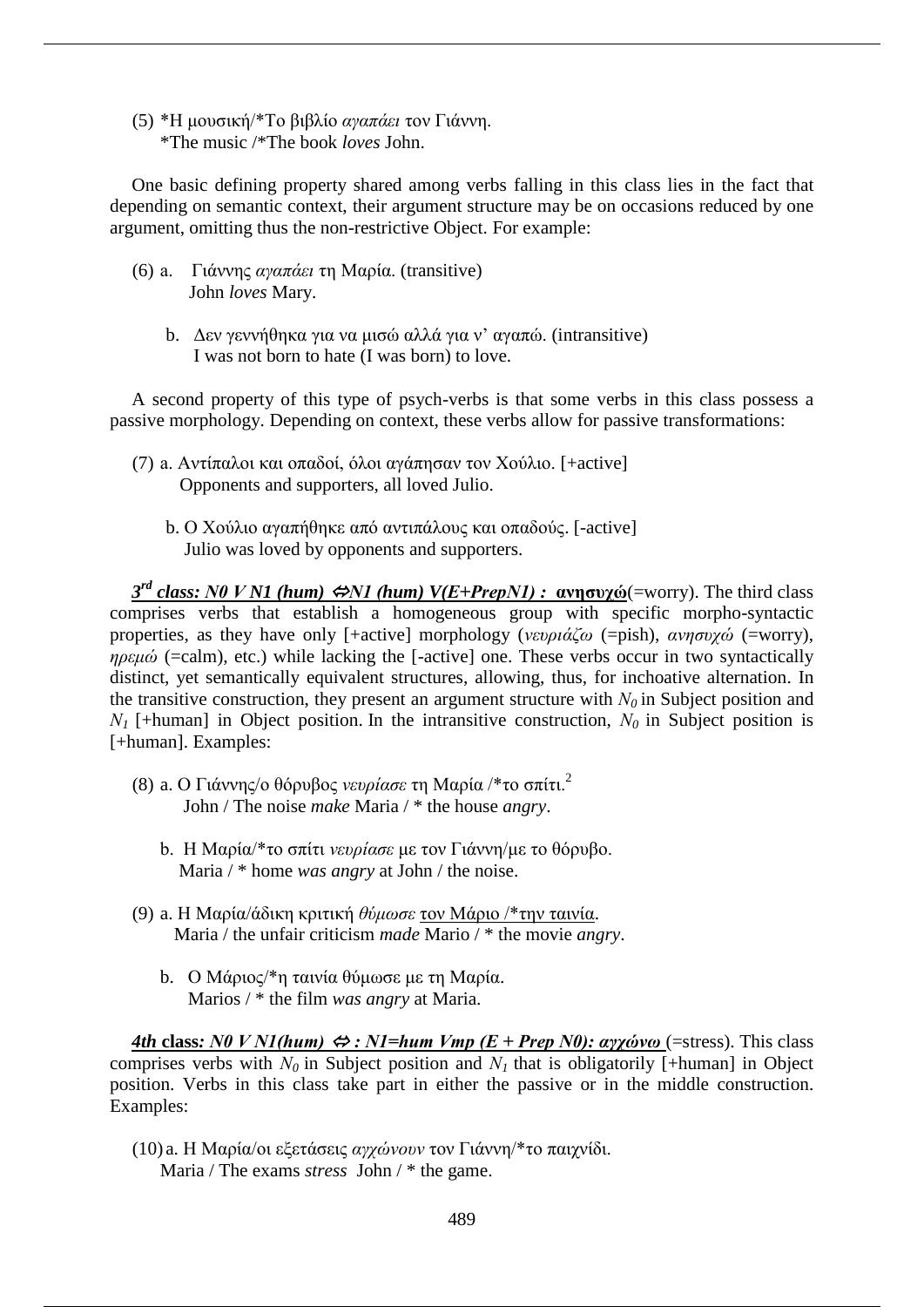b. Ο Γιάννης *αγχώνεται* (με τις εξετάσεις) John *is stress.*

As a final remark, classes (1) and (2) project the Experiencer of the emotion as their structural subject and the Theme or Stimulus as their structural object. Similarly, classes (3) and (4) realize the Theme/Stimulus as the subject and the Experiencer as their object, their distinguishing property being their participation in unaccusative and middle constructions, the latter being linked to the implicit presence of an Agent (middle) and the absence of an Agent (unaccusative).

#### 4.3. *Semantic classification of emotion verbs*

To render the intended resource useful for NLP applications, the classification of verbs in terms of their lexical semantic properties was in order. We aimed at defining a classification scheme that will be applicable for the effective cross-language description of the semantic field of emotions. The approach taken started from a rather coarse classification that gradually takes more fine-grained attributes into account. Following previous works (Mathieu et al. 2010), our scheme initially caters for the *polarity* of the emotion denoted. Polarity subsumes one of the following values: (a) *positive, i.e.* verbs which express a pleasant feeling; (b) *negative*, *i.e.*, verbs which express an unpleasant feeling; and neutral, *i.e.*, verbs expressing a feeling the polarity of which is context-dependent (e.g., surprise).

Moreover, the initial 57 concepts initially identified from the Greek concept-based dictionary, were mapped onto a more concise or coarse schema that subsumes concepts that can be classified under a more generic one, and proper assignments to entries are applied thereof. This classification is centred on a set of 8 basic emotions (Plutchik 1991): *anger*, *fear*, *sadness*, *disgust*, *surprise*, *anticipation*, *acceptance*, and *joy*. Verbs were further assigned feature *strength* with possible values: *low, medium,* and *high,* catering, thus, for the distinction between near synonyms such as *φοβάμαι (= I am scared), πανικοβάλλομαι (=panic), etc.*

#### 5. Encoding in a Lexical Resource

The syntactic classification of Greek verbs denoting emotion has been encoded in Lexicon-Grammar tables that describe formally from a linguistic point of view their argument structure, distributional properties and possible transformations. Each class is represented by a table that includes all lexical items of the class. The properties that are involved in the definition of tables are of three types: syntactic, distributional and semantic. Verbs with more than one usages or meanings, have been treated as separate lexical items, and syntactic and semantic properties are assigned to each meaning thereof (as for example, the verb *αγαπώ*  (=love) and *αγαπώ* (=like). A set of features that are appropriate for the description of a syntactic category concerning grammatical (i.e., past participle form) or syntactic information (i.e., passive transformation, inchoative alternation, etc.) and lexical choice (i.e., preposition a given verb is subcategorized for) is applied to all entries under consideration, and their linguistic validity was checked on the basis of corpus evidence. At the intersection of a row corresponding to a lexical item and a column corresponding to a feature, the cell is set to '+' if it is valid or '-' if is not.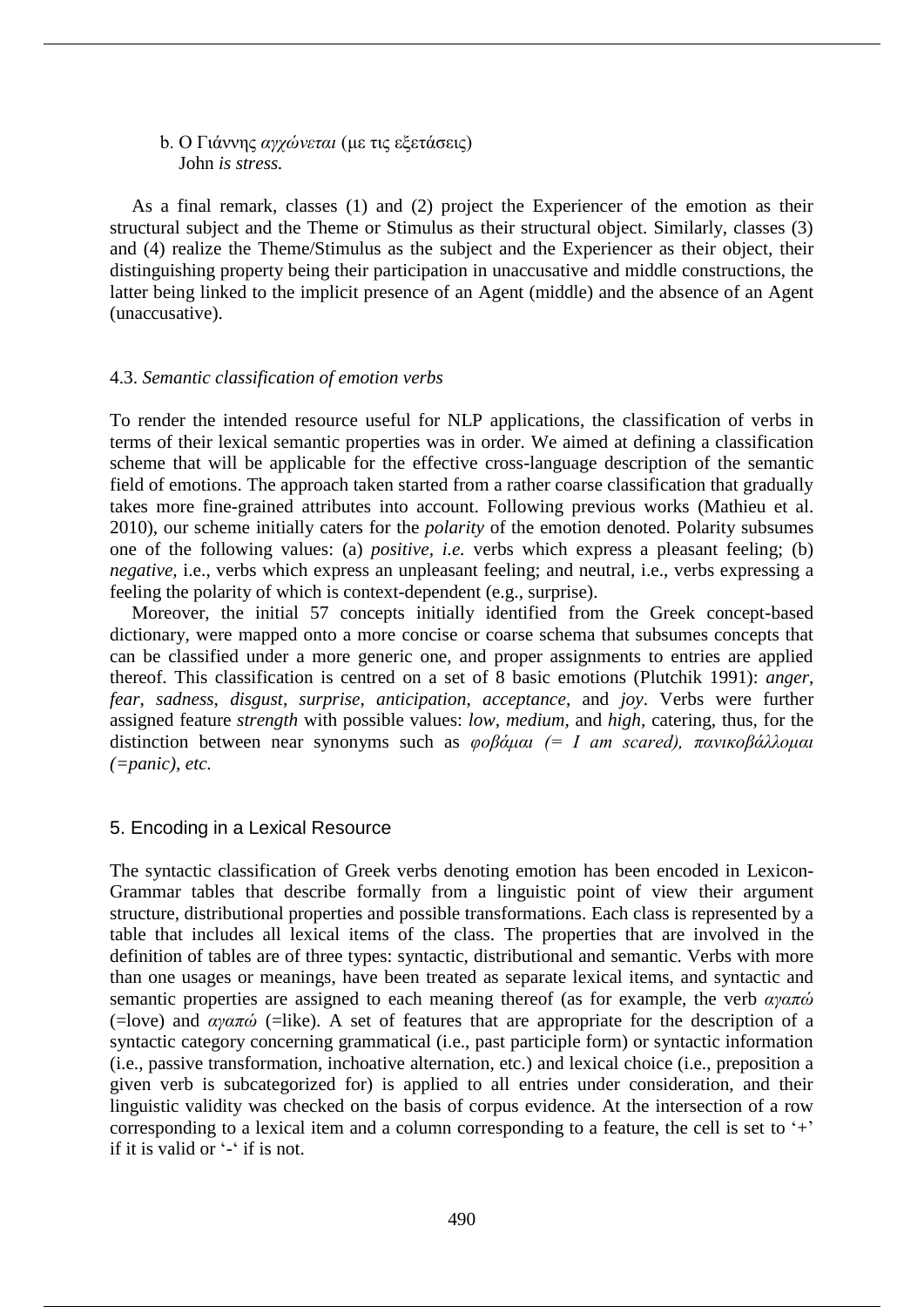The lexical database that is being developed also provides information that is commonplace to lexicographic projects, i.e., grammatical category, and spelling variants. As it has already been mentioned, during the verb selection process, verbs that pertain to the core lexicon of emotions were assigned a label *EMOTION,* and were kept in the database for further study. To ensure compatibility and interoperability with standardized tools the final resource will be conformant to widely-accepted standards (Lexical Markup Framework ISO (TC37/SC4)) and will be represented in XML format.

#### 6. Conclusions

We have hereby presented ongoing work aimed at the formal description and classification of the Greek verbs denoting emotion. The analysis of the empirical data extracted from corpora aims at the development of LR will be applicable for a number of NLP applications ranging from Word sense Disambiguation to text understanding, Natural Language Generation, sentiment analysis, etc. Current and future work concentrates on extending the set of syntactic and semantic properties of the verbs at hand, and to integrate other grammatical categories (i.e., nouns, adjectives) and multi-word expressions.

#### **Notes**

<sup>1</sup> However, the verb *αγαπώ (=love)* with [-human] in object position is treated as a separate entry in dictionaries. <sup>2</sup> Verbs in this category also enter the *genitive restructuring property (Guillet el al. 1981), Ο Γιάννης θύμωσε τη Μαρία [prep με [<sup>n</sup> τη συμπεριφορά του] ] = Η συμπεριφορά του Γιάννη θύμωσε τη Μαρία (John made Maria angry with his behavior = John's behavior made Maria angry).*

#### References

- **Anscombre, J.-C. 1996.** 'Noms de Sentiment, Noms d'Attitude et Noms d'Abstraits.' In N. Flaux, M. Glatigny and D. Samain (eds.), *Les noms abstraits, Actes du Colloque de Dunkerque (1992)*. Lille: Presses universitaires du Septentrion.
- **Antoniou, J. 1984.** *Syntaxe et métaphore des verbes psychologiques en grec*. Doctorat de 3e cycle, Université Paris 7.
- **Danlos, L. and B. Sagot 2009.** 'Constructions pronominales dans Dicovalence et le lexiquegrammaire: Integration dans le Lefff.' In M. De Gioia (ed.) *Actes du 27e Colloque international sur le lexique et la grammaire*. Special issue of *Lingvisticæ Investigationes* 32.2.
- **Fellbaum, C. (ed.) 1998.** *WordNet: An Electronic Lexical Database*. Cambridge, MA: MIT Press.
- **Fillmore, C., C. Wooters, and K. Baker 2001.** 'Building a Large Lexical Databank Which Provides Deep Semantics.' *In Proceedings of the Pacific Asian Conference on Language, Information and Computation*. Hong Kong.
- **Fotopoulou, A., M. Mini, M. Pantazara and A. Moustaki 2009.** 'La combinatoire lexicale des noms de sentiments en grec moderne.' In I. Novacova and A. Tutin (eds), *Le lexique des émotions*. Grenoble: ELLUG.
- **Gavrilidou, Z. 2002.** 'Détermination des noms de sentiment en grec moderne.' *Langages*  $145: 83 - 96.$
- **Guillet, A. and C. Leclere 1981.** 'La restructuration du sujet.' *Langages* 65.
- **Gross, Μ. 1975.** *Méthodes en syntaxe*. Paris: Hermann.